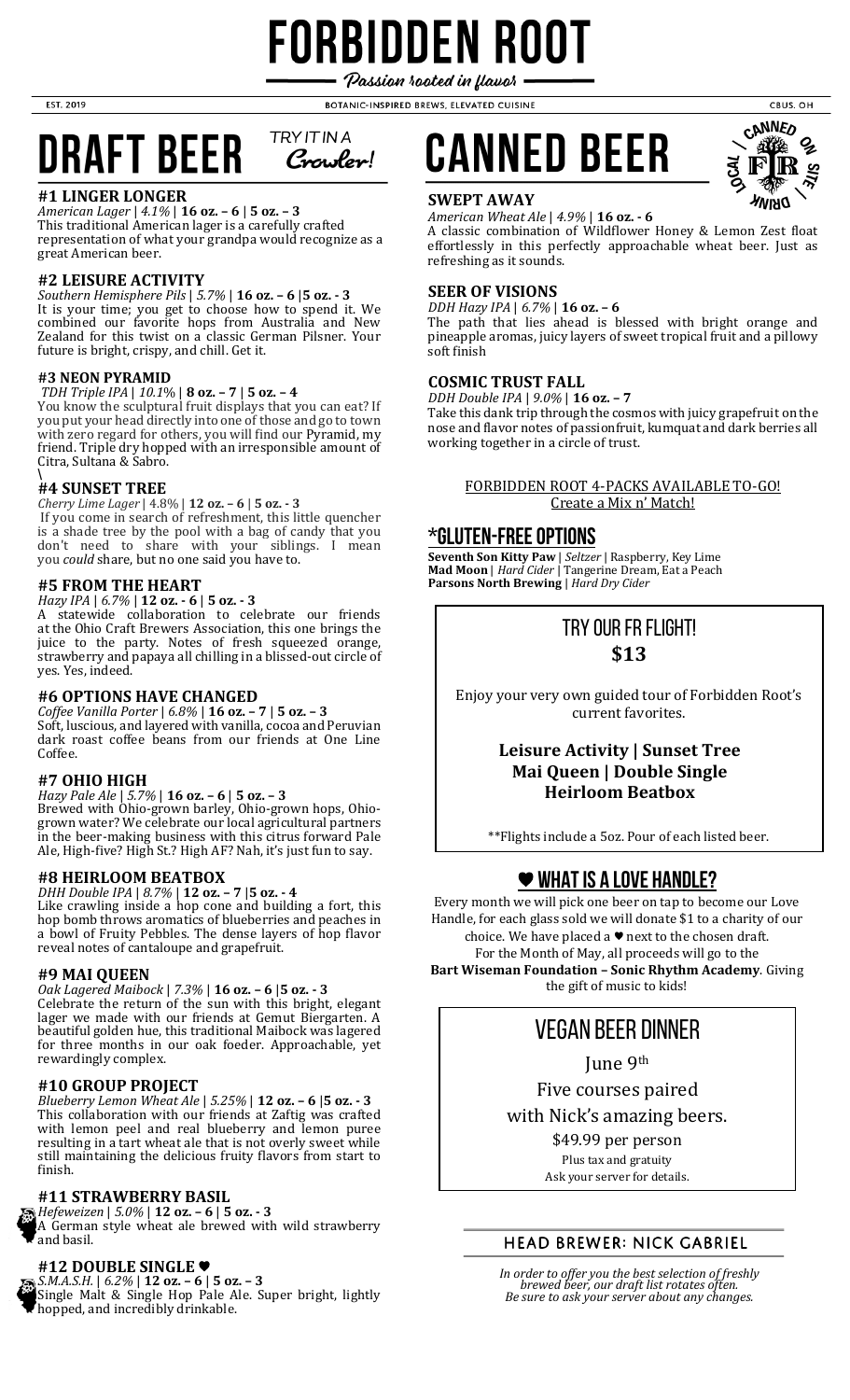# **CRAFT COCKTAILS** <sup>13</sup> **spirits**

**GEN & HER FRIENDS** Echo Genever, Pamplemousse, Honey, Lemon Juice

**CERVEZA SANGRIA** OYO Stone Fruit Vodka, Noble Cut Limecello, Orange Tiger, Orange Juice, Honey Simple, Demarie Rosso, topped with **FR Beer**

**TECHNICALLY GINGER** 451 Blank Canvas Vodka, Noble Cut Limecello, Ginger Simple, Lime, Buckspice Ginger Bitters, topped with Ginger Ale & **FR Beer**

**FR OLD FASHIONED** Middle West Dark Pumpernickel Rye, Maple Syrup, Bolivar Bitters, Angostura Bitters

**RISKY BUSINESS** Watershed Single Barrel Bourbon, Giffard Passionfruit, Giffard Mure, Orange Juice, Simple Syrup, Cherry Bark Vanilla Bitter

**AMBROSIA SPRITZ** Ambrosia, Lemon, topped with COG Prosecco

**ROSE NEGRONI** Watershed Single Bourbon Barrel Aged Gin, Strawberry Infused Campari, Lastau Rose Vermouth

**HIBISCUS RITA** Hibiscus Infused Lunazul, Orange Tiger, Ancho Reyes, Lime Juice, Agave

**SPRING FLING** Watershed Chamomile Gin, Giffard Wild Elderflower, Lime Juice, Simple Syrup, topped with **FR Beer**

# **House shots** <sup>6</sup>

**THE QUINTEN** Middle West White Rye, Skrewball Peanut Butter Whiskey, Mole Bitters

**SMOKE & FLAME** Peleton De La Muerte Mezcal, Ancho Reyes Chili Liqueur, Lime Bitters

**ITALI-PALOMA** Lunazul Silver Tequila, Noble Cut Grapefruitcello, Cappalletti, Hopped Grapefruit Bitters

**WHY NOT WALNUT** Watershed Nocino, Don Ciccio Rabarbaro

**BREAKFAST OF CHAMPIONS** High Bank Whiskey War, Toledo Spirits Black Kite Coffee Liqueur, Maple Syrup

**HERE YA GO** Watershed Vodka, Aperol, Noble Cut Limoncello



**Sparkling** Prosecco, COG | Italy

**Rosé** Rosé of Sangiovese, Scarpetta Frico | Italy

**White** Chardonnay, The Fableist | California Bianco, Demarie | Italy

## **Red**

Rosso, Demarie | Italy Pinot Noir, Wonderwall | California Cabernet Sauvignon, Liberty Tech | California

## **WHISKEY**

**RYE** MW White - 9 Michter's – 10 Echo – 11 MW Dark Pumpernickel - 12 George Dickel – 8 Rittenhouse – 8

**AMERICAN**

MW Michelone Reserve – 12 MW Oloroso Wheat – 16 MW Straight Wheated - 10 451 Boneshaker – 9 451 Dear Johnny – 8 High Bank Whiskey War- 11 High Bank Whiskey War Barrel Proof – 13 HB Midnight Cask - 12 George Dickel Sour Mash –8

**BOURBON** FR Single Barrel Watershed-11 Old Forester – 8 Magnolia Wheated - 9

**JAPANESE** Hatozaki Small Batch – 12

> **IRISH** Proper Twelve – 8 Green Spot – 13

**SCOTCH** Monkey Shoulder – 8 Jura 10 Year – 10 Talisker 10 – 13

**FLAVORED** Skrewball Peanut Butter – 8 Noble Cut Maple – 7 Noble Cut Apple – 7 Noble Cut Dark Cherry – 7 Noble Cut Salted Caramel – 7

## AGAVE

**TEQUILA** Lunazul Silver – 7 Lunazul Reposado - 8 Cazadores Blanco – 10 Cazadores Reposado – 11 Cazadores Anejo – 12 Cazadores Extra Anejo – 13 Casamigos Blanco – 11 Casamigos Reposado - 12 Wahaka Reposada– 12 Casamigos Anejo - 13

**MEZCAL** Peloton De La Muerte– 8 Wahaka Reposada– 12 Casamigos Joven - 12

## RUM

451 Pipe Dream – 8 Echo – 10 Echo Pineapple – 10 Plantation Pineapple – 10 451 Experimental – 11 High Bank The Professor – 9 451 Writer's Block Mint & Lime - 7

## GIN + GENEVER

High Bank Statehouse - 9 MW Vim & Petal – 9 451 Clawfoot – 9 FR Single Barrel Watershed Bourbon Barrel Aged Gin – 10 Watershed Four Peel – 9 Watershed Guild – 9 Ransom Old Tom – 9 Bols Genever – 9 Echo Genever – 10

## VODKA

451 Blank Canvas – 8 High Bank - 8 Watershed – 8 Buckeye - 7 MW OYO – 8 MW OYO Stone Fruit – 8 MW OYO Honey Vanilla - 8

## AMARI, CORDIALS, + BRANDY

Fernet Branca – 6 Don Ciccio Rabarbaro – 6 Cioco – 6 Cynar – 6 Campari – 6 Amaro Nonino – 8 451 Absinthe – 8 Amaro Montenegro – 6 Toledo Spirits Black Kite Coffee – 8 Watershed Nocino – 13 Benedictine & Brandy – 8 Watershed Apple Brandy – 9 Copper & King's Bourbon Barrel Brandy – 9

## 1.5 OZ POURS